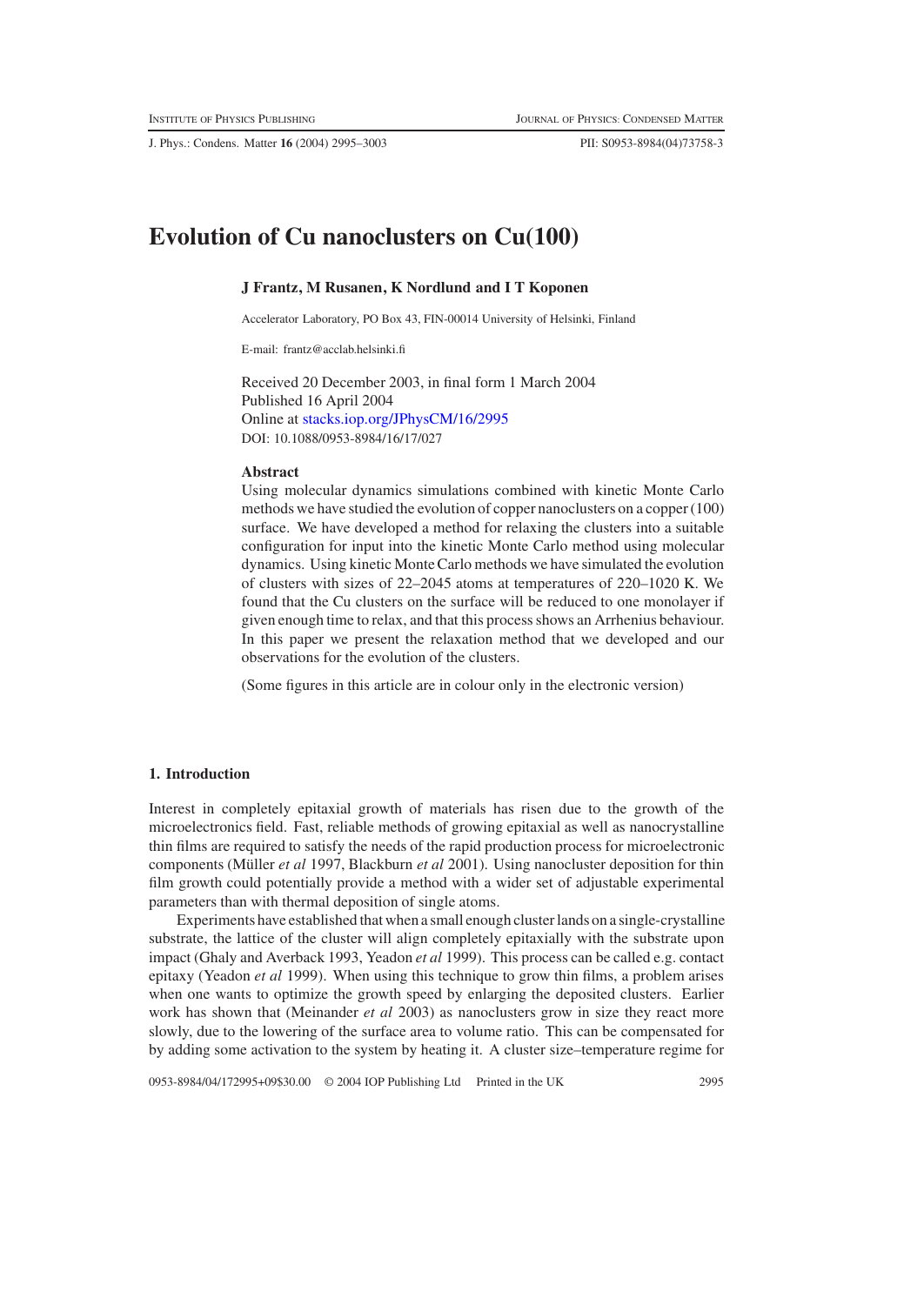full contact epitaxy of Cu clusters upon deposition on a Cu surface was established in this work (Meinander *et al* 2003). As long as we are within this regime, the system can, without complications, be simulated in a discrete space. It is important to realize that the evolution of the cluster on the surface plays an important role for the growth of the surface as more clusters are deposited on top of it. Other work on this area (n.d.a.—Meinander *et al* 2004) shows that secondary clusters deposited on top of existing clusters at the surface have smaller probability of obtaining a epitaxialstructure than the primary clusters deposited on a flat surface. Allowing the primary clusters to smooth out before depositing a new cluster in its vicinity could result in high quality epitaxial thin films. Optimizing the speed of the growth requires that we know how long it takes for a cluster of a given size to be smoothed out at the surface at a certain temperature.

To analyse the smoothing out of the cluster at the surface, one must analyse the evolution of the system on a timescale of the magnitude of seconds. Due to this fact a pure molecular dynamics method is not suitable. This leads to us utilizing a faster type of simulation scheme, the optimal choice being a lattice Monte Carlo method. The method of choice in this work is the Bortz–Kalos–Lebowitz (BKL) (n.d.b.—Bortz *et al* 1975, Kotrla 1995, Blue *et al* 1995) method, due to its high efficiency and versatility.

Our implementation of the BKL Monte Carlo method is surface oriented, so there is no way of defining the configuration of the bulk. As we try to merge molecular dynamics with this scheme, we face the problem of overhangs at the surface. This problem arises from the fact that when a cluster is deposited on the surface with molecular dynamics, pockets may be formed between the cluster and the surface. The atoms above these pockets will form overhangs and overhangs cannot be treated in a reasonable physical way by our implementation of the BKL Monte Carlo scheme. This calls for a relaxation algorithm for the cluster so that any arbitrary configuration of a cluster on the surface can be transformed to one without overhangs.

In this paper we describe the overhang relaxation and cluster reduction to a singlemonolayer mechanism and predict the timescale for both processes. The result can be directly used to determine suitable nanocluster deposition fluxes in experiments and also provide a basis for further simulation work.

### **2. Computational details**

For this work both molecular dynamics and Monte Carlo methods were used. The molecular dynamics methods were primarily used to confirm the method of relaxation for clusters with overhangs on the surface, which then could be used to develop a relaxation algorithm for arbitrary clusters on the surface. The Monte Carlo method is used for simulating the evolution of the cluster on a long timescale. The Monte Carlo simulations are also used to calculate the effective activation energy for the evolution. This is done by simulating the time that is required for a cluster to be reduced to a single monolayer.

# *2.1. Molecular dynamics method*

Identification of the mechanisms responsible for the relaxation processes of a cluster on the surface was done by placing a cluster with the shape of a cube (with only  $\langle 100 \rangle$  plane sides) or a four-sided pyramid (with only  $\langle 111 \rangle$  plane sides) on a (100) surface. The evolution of the system was then simulated for up to 4 ns at 800, 900 and 1000 K to accelerate the relaxation. 800 K was shown to be a high enough temperature to allow the mechanisms responsible for the relaxation to be observed.

The size of the used simulation cell was three times the size of the clusters and periodic boundaries were used in the directions of the surface plane, while the bottom three layers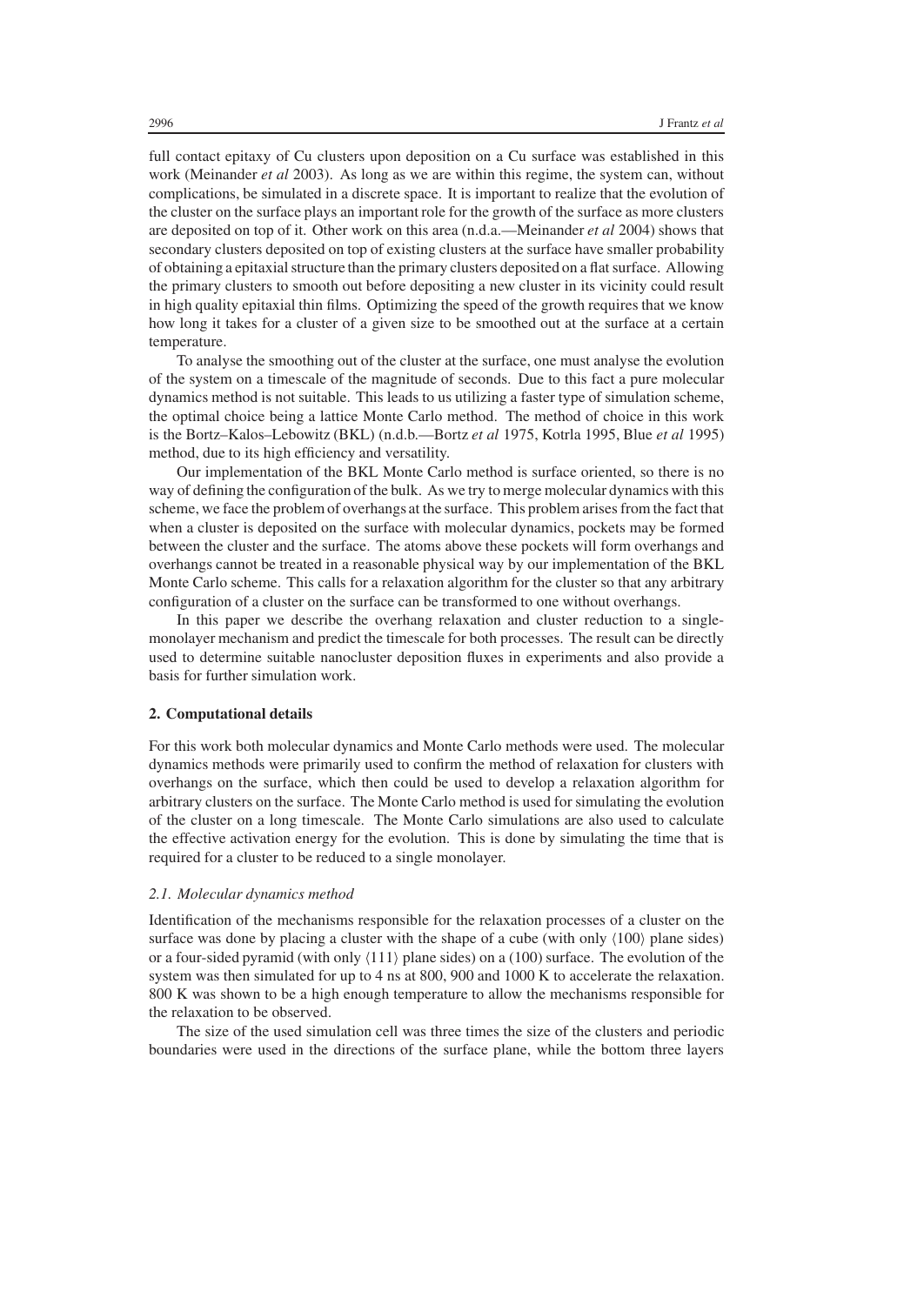in the direction of the surface normal were fixed. The Berendsen temperature control algorithm (Berendsen *et al* 1984) with a time constant of 300 fs was used to stabilize the temperature. To describe the Cu atom interaction we used the embedded-atom-method (EAM) potential given by Foiles (1985).

The resulting atom configurations and the process statistics were analysed visually.

## *2.2. Kinetic Monte Carlo method*

For the MC algorithm we have employed the Bortz–Kalos–Lebowitz updating scheme (n.d.b.— Bortz *et al* 1975, Kotrla 1995, Blue *et al* 1995) which allows one to reach fully macroscopic timescales around room temperature and which has also been used in previous works (Heinonen *et al* 1999, n.d.c.—Rusanen *et al* 2001). For the relevant hopping energies we use a parametrization based on the effective medium theory (EMT) (Merikoski *et al* 1997) for Cu(001). The barriers for processes on a stepped surface and their relative ordering are determined from the EMT model. They have been found to be in good agreement with the available experimental data for copper (Merikoski *et al* 1997, n.d.d.—Giesen 2001). For instance, the barrier for atom detachment from a straight step edge is 0.87 eV (process K1H if Merikoski *et al* (1997)). The barriers used in the simulations for processes on a flat surface follow a simple bond-countingrule where the rate of hopping of an atom to a vacant NN site can be approximated by (Merikoski *et al* 1997)  $v = v_0 \exp{-\beta[E_s - \min(0, \Delta_{NN})E_B]}$ , where the attempt frequency  $v_0 = 3.06 \times 10^{12} \text{ s}^{-1}$  and the barrier for the jump of a single adatom on a flat surface is  $E_s = 0.399$  eV. When there is at least one atom diagonally next to the saddle point the barrier is reduced to the value  $E_s = 0.258$  eV. This leads to fast diffusion along the close-packed step edges in the present case. The change in the bond number  $-3 < \Delta_{NN} < 3$  is the number of nearest neighbour (NN) bonds in the final site less the number of NN bonds in the initial site. Finally, the bond energy is given by  $E_B = 0.260$  eV. We note that this parametrization has been previously used to study adatom island diffusion on Cu(001) (Heinonen *et al* 1999) and molecular beam epitaxy (MBE) growth on stepped Cu(1, 1, *m*) surfaces (n.d.c.—Rusanen *et al* 2001, n.d.e.—Rusanen *et al* 2002).

Some modifications of the kinetic Monte Carlo program were necessary before we could utilize it in the current problem. An initial configuration conversion layer had to be added to enable us to import the output from the MD program, which consists of continuous coordinates, into the MC program as the initial configuration, which must consist of discrete coordinates. A relaxation algorithm was added to solve the problem of overhangs in the system. Two different types of overhang and their relaxation are illustrated in figure 1.

The initial configuration conversion layer is necessary because the MC program can only handle discrete coordinates and because it is only 'aware' of the surface of the system. The method used for the conversion identifies the bottom atoms of the system since these are usually fixed in the MD simulations and thus not subject to translation due to thermal movement. After identifying the bottom atoms the program traces each of the atom rows upwards, allowing for a 15◦ deviation from the surface normal at each atom step. When no more atoms can be found above the last traced atom, it is designated the surface atom for the coordinate decided by the position of the bottom layer atom. When all the bottom atoms have been traced, a final check is commenced to make sure that no atoms have been left out. If atoms are found to be left out it is usually a sign of some non-epitaxiality in the system. This is not a problem if it is a case of a few atoms at the surface, but if large numbers of atoms are left out, it is usually a sign of dislocations beneath the surface or large non-epitaxial areas at the surface. If large numbers of atoms are discarded, the system imported into the MC program might not correspond to the output of the MD program. Such configurations were not present in the clusters studied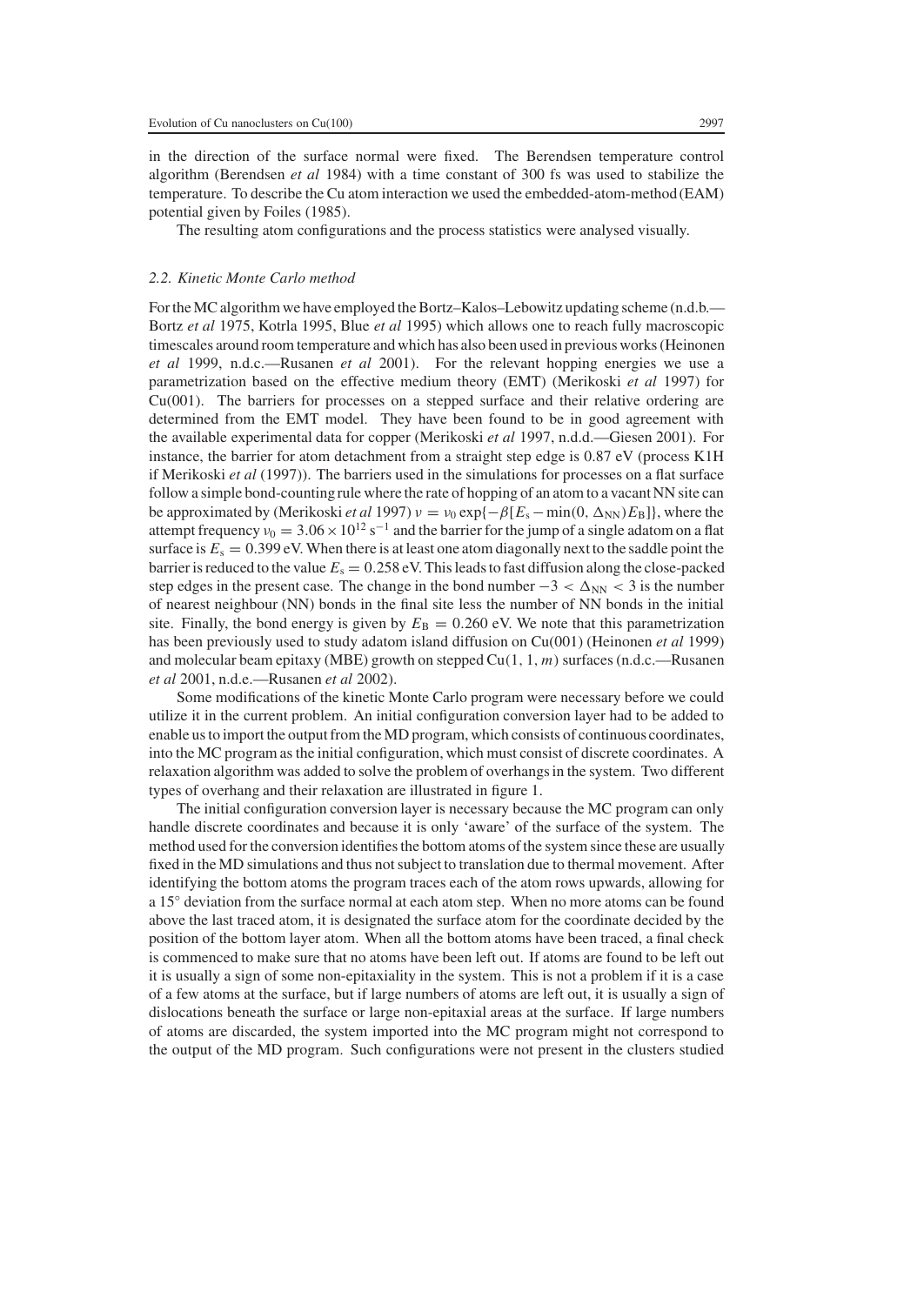

**Figure 1.** Overhang relaxation mechanisms at the transition from molecular dynamics to the KMC case. The figures are projections in the  $(110)$  direction. The circles in the figures represent atoms; filled atoms represent overhang atoms. The numbers in the filled atoms indicate in what order the overhang atoms will be relaxed. In (a) we have a 110 facet of the cluster; the atoms more than one layer above the surface do not see the surface and have nowhere to move, thus creating an overhang. In (b) we have a 111 facet of the cluster; relaxing the lowest overhang atom (labelled 1) will result in a new overhang for the next atom (labelled 2) and so on. This procedure will ultimately move the whole row of atoms to the bottom of the facet.

in this work. However, a relaxation algorithm is necessary since the cluster imported into the MC program might contain overhangs which the MC program is not capable of handling. The mechanisms responsible for the relaxation are presented in section 3.1. The algorithm identifies the overhangs and moves the atom at the top of the overhang to the bottom. Going through this until no more overhangs are present in the system will artificially accomplish the same thing as the relaxation in the MD method.

Once the problem with the overhangs was solved we started simulating clusters of different sizes on the surface at different temperatures. The clusters had the shape of a pyramid with (111) plane sides and the size of the clusters ranged from 22 to 2045 atoms. As described above, the molecular dynamics simulations showed that a cluster of any shape would transform into an approximate pyramidic structure. The temperatures ranged from 220 to 1020 K with steps of 80 K or less. The program was set to stop running after the cluster had been reduced to one monolayer and the time required for this process was noted. This procedure was then repeated ten times for each cluster size and temperature; an average time and its standard deviation from this time was calculated.

# **3. Results**

## *3.1. Relaxation of the cluster*

Molecular dynamics simulation results of the evolution of a cube on the surface with five different initial inertia configurations are shown in figure 2. In this case the atoms located at the top corners and edges are the atoms which first move to the cluster–surface edge. This process continues until the cluster reaches a stable shape, consisting of a top  $\langle 100 \rangle$  and side  $\langle 111 \rangle$  planes. Excess atoms will move down the  $\langle 111 \rangle$  sides until they reach the surface.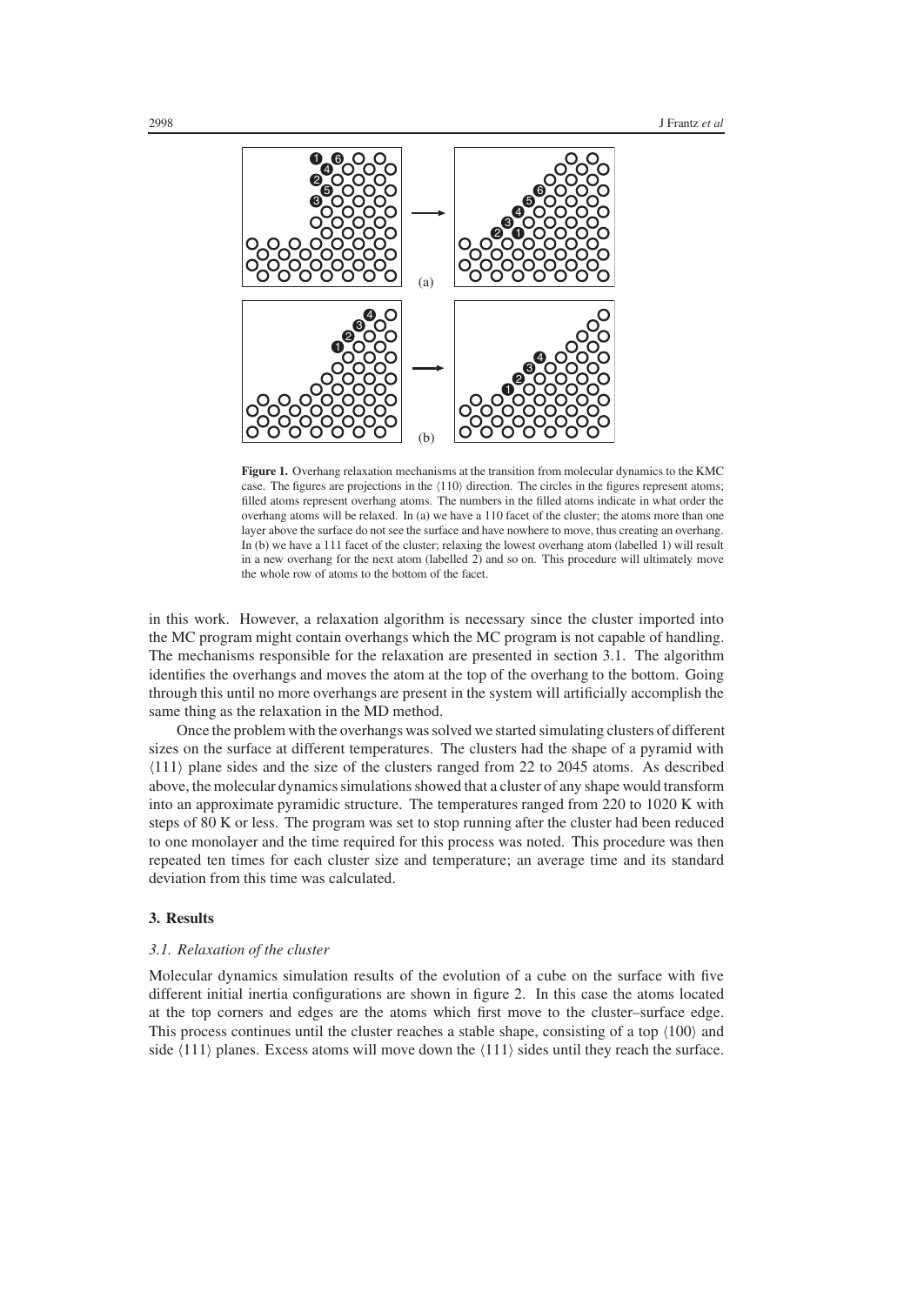

**Figure 2.** Snapshots of a cubic nanocluster on the a copper surface. The snapshots are viewed in the (110) direction of the system. The top left snapshot (a) shows the initial configuration of the system. The other pictures show the configuration of the system after simulating the thermal movement of the atoms for 2 ns at 800 K with molecular dynamics, starting with different configurations for the atoms' initial velocity.



**Figure 3.** Snapshots of a pyramidic nanocluster on the a copper surface. The snapshots are viewed in the  $\langle 110 \rangle$  direction of the system. The top left snapshot (a) shows the initial configuration of the system. The other pictures show the configuration of the system after simulating the thermal movement of the atoms for 2 ns at 800 K with molecular dynamics, starting with different configurations for the atoms' initial velocity.

After the stable shape was reached, only a few additional transitions could be observed. At this stage the relaxation was considered to have ended and the time was noted.

The simulation results of the evolution of a pyramid on the surface with five different initial configurations are shown in figure 3. Since the pyramid already consists of  $\langle 111 \rangle$  sides, the only thing that happens is that the top atoms of the cluster relax down to the base of the cluster. Thus the pyramid reaches the same kind of stable configuration as in the case of the cube on the surface.

Examining the time required for the relaxation process for a cube consisting of 726 atoms at 800, 900 and 1000 K and fitting these data to an Arrhenius curve, the activation energy of the process was determined to be  $0.18 \pm 0.05$  eV and the prefactor to be  $0.125 \pm 0.090$  ns.

#### *3.2. Evolution of the cluster*

Some initial observations could be made from the BKL simulation of clusters at the surface at different temperatures. At 220 K the clusters did not undergo any substantial transformation at timescales up to 600 s. Therefore simulation at 220 K was abandoned and 300 K was chosen to be the low temperature limit.

Figures 4 and 5 show the time that is required for a cluster of a certain temperature to be reduced to one monolayer at the surface. From these figures it is clear that the process has an Arrhenius behaviour. From the fit of a line to the data, the activation energy and prefactor can be calculated. These are shown as a function of the cluster size in figures 6 and 7.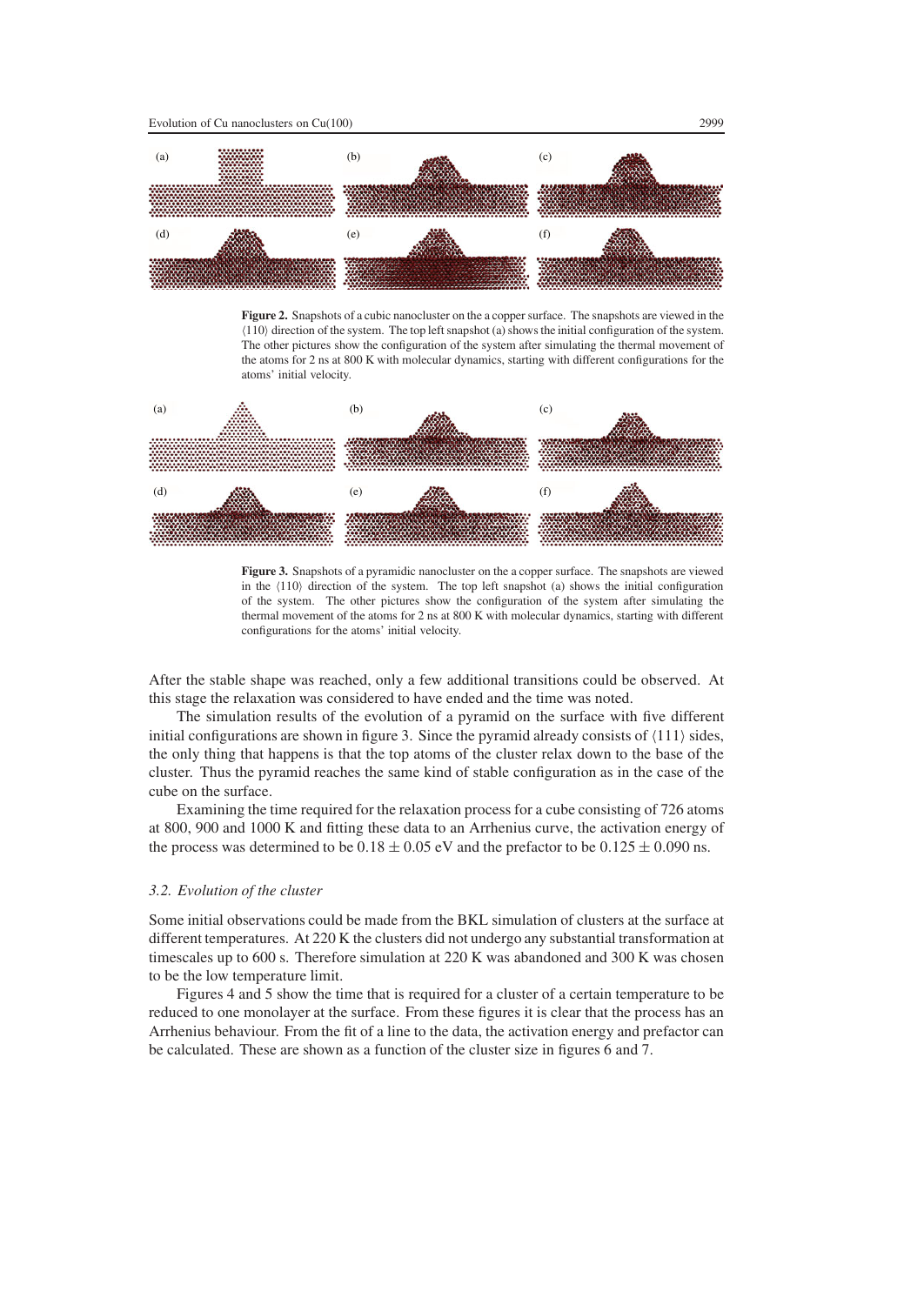

**Figure 4.** The time that is required for the initial relaxation as well as the reduction to one monolayer for clusters of sizes 22, 46 and 107 atoms at a certain temperature. The data for the clusters have been calculated as averages over ten simulations and the lines have been fitted to the data assuming an Arrhenius behaviour.



**Figure 5.** The time that is required for the initial relaxation as well as the reduction to one monolayer for clusters of sizes 413, 851 and 2045 atoms at a certain temperature. The data for the clusters have been calculated as averages over ten simulations and the lines have been fitted to the data assuming an Arrhenius behaviour. Also shown is the MD simulated relaxation result calculated for a cube on the surface consisting of 726 atoms.

To study the evolution of single layers in the cluster, the changes of sizes for all layers in the cluster were noted during the simulation. We observed that for all cluster sizes the layers break up in turns, so the layer breaking up is always the one on top, while the ones below are more or less static. It was also observed that as the top layer started to break up the size of the layer beneath was constant while the next layers grew. This can only be explained by atoms being shoved downwards two or more layers immediately after break-up.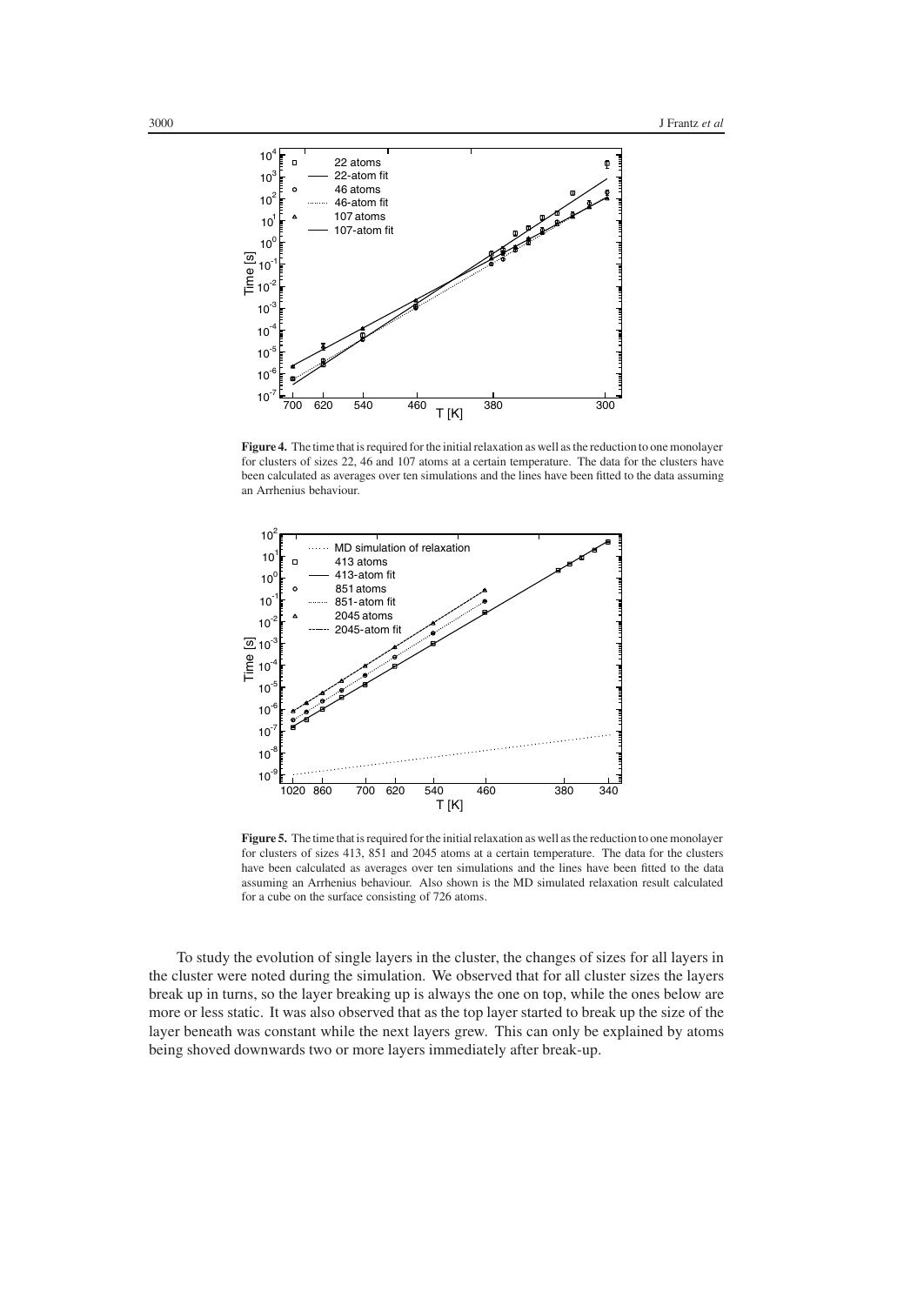

Figure 6. The effective activation energy as a function of the size of the cluster. The grey line shows the activation energy for the detachment of one atom from an edge (Merikoski *et al* 1997).



Figure 7. The prefactor as a function of the size of the cluster.

# **4. Discussion**

Since the clusters were found to relax to a configuration of  $\langle 111 \rangle$  normal surfaces in the MD simulations, the relaxation algorithm is most simply carried out by identifying the overhang positions and moving atoms from the top of the overhang to the bottom. The impact of this procedure on the time required for the cluster to be reduced to one monolayer cannot be evaluated in the KMC algorithm. However, examining the time required for this process by simulating it at different temperatures using MD showed that the relaxation process is significantly faster than the reduction process, by at least one order of magnitude, at all simulation temperatures. In figure 5 the time required for the initial relaxation is shown in comparison to the time required for the cluster to be reduced to one monolayer. As can be seen from the figure, the time required for the initial relaxation is negligible compared to the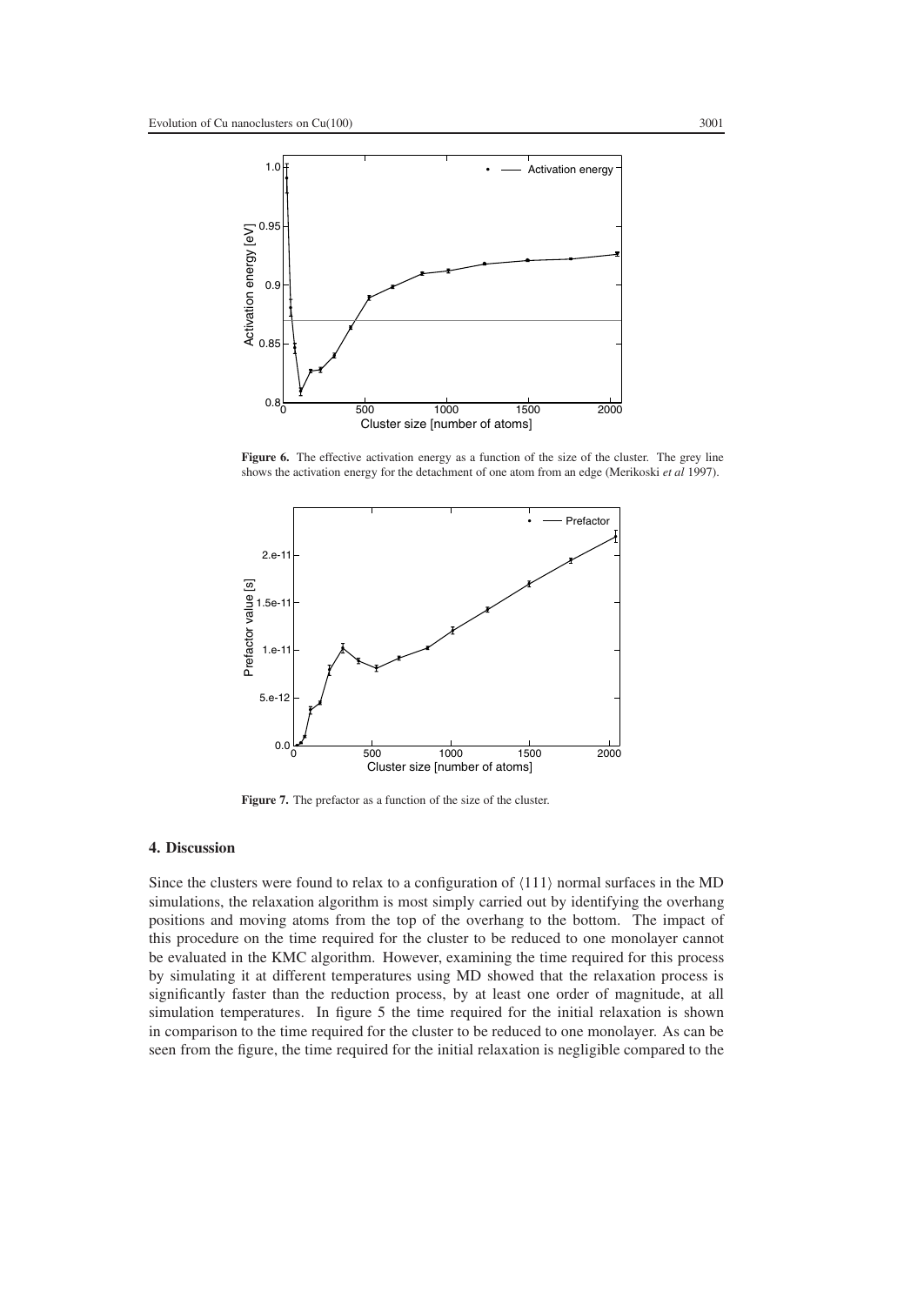time required for the whole reduction process for clusters consisting of less than 726 atoms. The time required for the relaxation process has a linear dependence on the cluster size; thus the time required for the relaxation of a cluster consisting of 2045 atoms will still be less than the time required for the reduction of a cluster of the same size to one monolayer. We can therefore assume that the relaxation procedure will not significantly affect the timescale of the whole reduction process.

Examining the Arrhenius behaviour for the time required for a cluster to be reduced to one monolayer more closely reveals that there are several different mechanisms involved. This can most clearly be seen by examining the fitted line and the data points in figures 4 and 5 where the data points are located below the fitted line in the high and low temperature cases. The breaking up of layers is thus a superposition of several processes whose unique balance depends on the size and shape of the cluster. The activation energy has a clear dependence on the cluster size, with a minimum for clusters of size about 100 atoms at 0.81 eV. For smaller clusters the activation energy seems to be growing strongly as the size decreases, with a maximum of 0.99 eV for a cluster with the size 22 atoms. Examining the number of processes occurring during the KMC simulations we observed that for clusters of sizes 22 and 46 atoms the number of dimer formation and dissociation processes is higher than that of surface and edge diffusion processes; hence we believe that this is the reason for the high stability of the smallest clusters. For clusters of sizes 22–107 atoms, the movement of atoms downwards by several layers from a corner is significantly more probable than for larger clusters, with a maximum at the cluster consisting of 107 atoms. This process has a activation energy of 0.66 eV and thus explains the dip in the activation energy curve (figure 6) for small clusters.

As the cluster size grows the activation energy appears to be levelling off to a value of about 0.93 eV. The closeness to 0.87 eV (determined from simulations and hard-coded in our KMC model) indicates that the main process is the atom detachment from a straight step edge (cf section 2.2). The fact that it levels off to a slightly higher value indicates that some additional process modifies the effective activation energy slightly. The main process being detachment from a straight step edge is natural since the straight edges, in the neighbourhood seen by one atom, will be very common for large clusters.

The fluxes used in experiments (Haberland *et al* 1992) for cluster deposition are of the order of  $10^{12}$  cluster cm<sup>-2</sup> s<sup>-1</sup>. This implies that the time between clusters being deposited in the vicinity of each other would be of the order of seconds. From figures 4 and 5 we can see that as we are in a temperature regime higher than 400–500 K, depending on the cluster size, the timescale of the smoothing out of the cluster will be shorter than that of a new cluster landing in the vicinity of a previous one.

## **5. Conclusion**

In this work we have developed an algorithm for relaxing a Cu cluster on a Cu surface, and incorporated it into a kinetic Monte Carlo program using the BKL scheme. Clusters consisting of 22–2045 atoms with the shape of pyramids were simulated at different temperatures using this kinetic Monte Carlo scheme and the time required for reducing the clusters to one monolayer on the surface was determined. From these results the effective activation energy could be calculated; it proved to have a dependence on the cluster size. The evolution of the clusters is built up by several different processes which interplay depending on the size and shape of the cluster.

The methods described in this paper would work for a wide range of epitaxial systems. In principle, the method can also be extended to heterogeneous systems as long as the KMC parameters can be obtained for the systems studied.